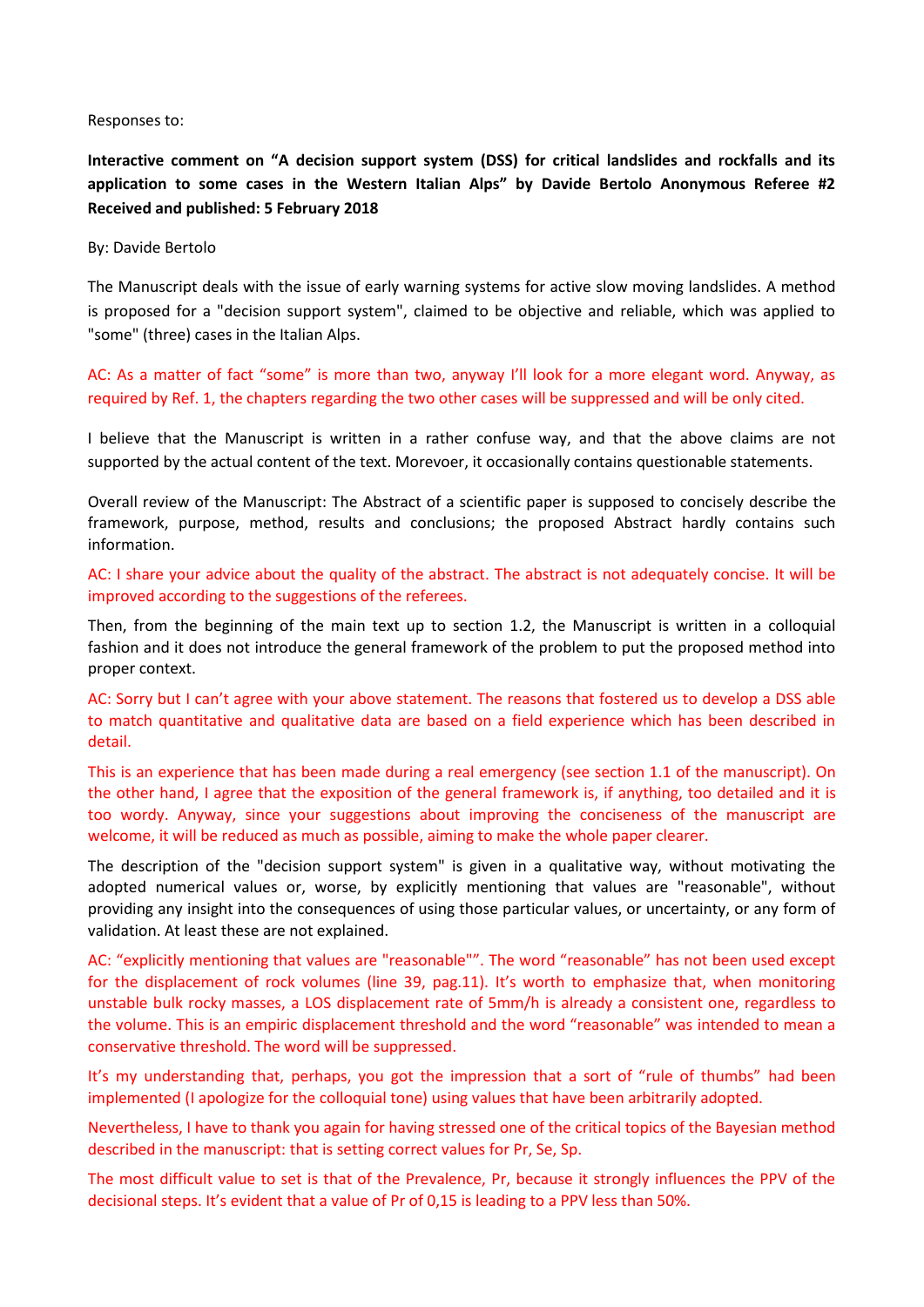Paradoxically, the above results show that, to issue a civil protection alert, it would be a more reliable method to toss a coin (PPV=50%) than to adopt the threshold values provided by a single monitoring network when not managed by a comprehensive decision support system.

The period "Moreover, for which regards the assessment of Pr and Sp values, it can be noticed that an accurately calibration of their values It's not so relevant to improve the reliability of a DSS, even though that is always a good achievement." is misleading because it's poorly and mistakenly phrased. The reader gets the impression that it's not worth to search for more accurate values of Pr, Se and Sp, while the intention is to show that makes more sense to search for elements supporting a decision than to increase the accuracy of these parameters.

The two following sections are supposedly devoted to the application of the same method in two different sites. It is not clear to me what is it that the Author learned from the first case, let alone that the information provided in the two additional sections does not provide any more insight. Thus, how can the Author state, in the first few lines of the Conclusions section, that the method was "successfully applied"?

AC: As stated before, the two sections will be suppressed. The two other sites show different geological situations, if compared to the Mont de La Saxe. In these two cases the expected events are, respectively, a rockslide and a rockfall. Rockslides and even more rockfalls usually occurs too rapidly and the use of quantitative EW systems is almost useless, if these are used in a standalone configuration. That's the reason why, under a conservative approach, other qualitative clues can be integrated with the quantitative clues coming from the monitoring systems are not sufficient to support a civil protection alert or can be detected too late.

The early warning monitoring system activated at the Mont de la Saxe landslide in 2009 was initially based on instruments providing only quantitative data, and the issuing of a civil protection alert was supposed to be issued immediately at the exceeding of the displacement thresholds.

The rigorous application of that procedure could certainly lead to the issuing of several false alerts and to the unmotivated closing of the A5 motorway. The A5 motorway is one of the most important routes between Italy and France. It's my fault and I apologize not to have highlighted that the closing of that route causes to the Italian economy a damage equivalent to EUR 1.000.000 for every day of closing (bibliographic references will be added), not counting the damages to the French economy. Under that light it becomes clear that the "successful application" of the method consists in having implemented a DSS that lead to the application of civil protection measures only when strictly required and unavoidable, saving a great amount of financial resources.

Where are evidences supporting that claim? The remaining of the Conclusions section fails to report actual "conclusions" of the effort made by the Author. What do we learn from reading the Manuscript?

AC.: The conclusions are widely exposed in section 6. The paper exposes the results coming from an operational experience where a new decisional procedure method had to be adopted and experimented directly "on the job", to prevent the issuing of unjustified alerts. The conclusions are, in my opinion, clearly exposed and one of the most important lessons learned is that decision support systems for critical landslides must provide probabilistic forecasts where the probability must be evaluated by a transparent procedure. This procedure has been exposed in the manuscript and, obviously, can be improved.

Why does the Author suggests not "installing useless and redundant instrumentation", where is evidence supporting that statement?

AC: The procedure proposed has been codified in a transparent decision support system, the decisional value require data that, in each case can be provided only by specific monitoring networks or field observations, this means that it helps the designing of integrated early warning systems avoiding the installation of the networks that don't provide data suitable to be inserted in the DSS.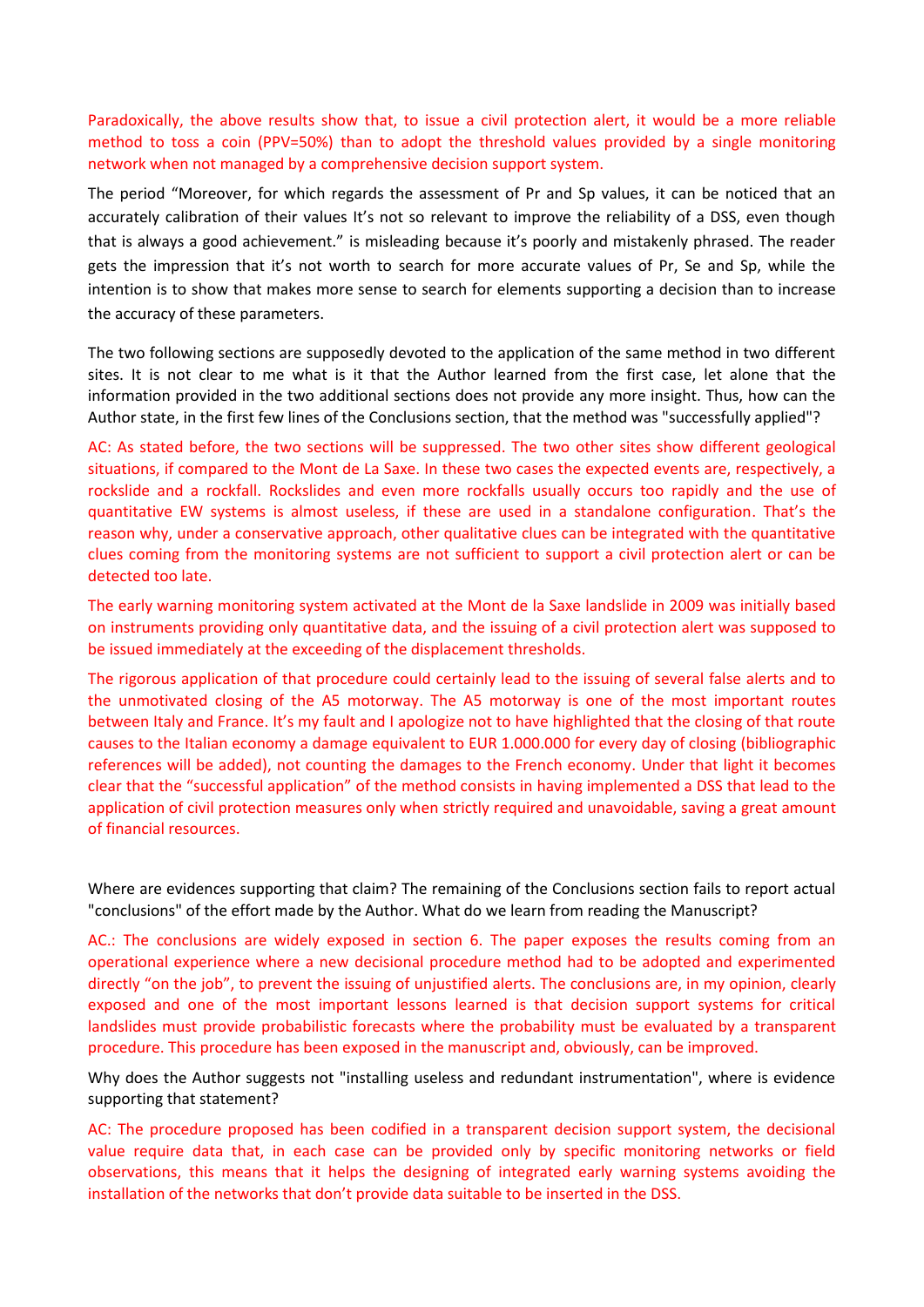The reason why would he like to revise the commonly accepted definition of landslides is also obscure to me.

AC: It would be presumptuous of me to propose the "revision of the commonly accepted definition of landslides". As a matter of fact, according to the actual text of the manuscript, it's explicitly suggested to adopt existing definitions and classifications of landslides like the one by Cruden and Varnes (see p. 16, row 26).

Additionally, the paper suggests the adoption of classification criteria based on the displacement velocity only when adopting the proposed DSS, to increase the accuracy of the Pr value. This proposal is made because a classification of landslides in a given area, based on the terrain displacement velocity, is objective and replicable and, at a regional scale (e.g. using PS Journals) allows to perform an accurate screening of the active landslides.

Eventually, the language throughout the text is sloppy; I am not an English native speaker myself, but I could spot several mistakes and, occasionally, repeated words and even a three-lines sentence (end of page 6) denoting careless writing.

#### AC: as previously said, English will be furtherly improved.

Additional comments:

There are many expressions used in a confusing way. For example, the Author refers to "numerical methods" for landslide monitoring: "numerical methods" are usually devoted to computer-based problem solving, typically optimization or differential equation solving, which is not the case here.

AC.: The monitoring systems that measure the Mont de la Saxe landslide displacements are based on robotized total stations (RTS), Ground Based InSAR and GPS. These instrumental networks produce quantitative data which are processed by expert systems to calculate mean displacement values and to generate automatic alerts based on quantitative thresholds. Therefore, these are numerical systems according to your interpretation too.

Please refer to:

- SALVANESCHI, P.; CADEI, M., LAZZARI, M. (1996). ["Applying AI to structural safety monitoring and](http://www.computer.org/csdl/mags/ex/1996/04/x4024-abs.html)  [evaluation".](http://www.computer.org/csdl/mags/ex/1996/04/x4024-abs.html) *IEEE Expert - Intelligent Systems*. **11** (4): 24–34. [doi](https://en.wikipedia.org/wiki/Digital_object_identifier)[:10.1109/64.511774](https://doi.org/10.1109%2F64.511774).
- LAZZARI M. AND SALVANESCHI P. (1999): "Embedding a geographic information system in a decision support system for landslide hazard monitoring". International Journal of Natural Hazards, 20 (2-3), 185–195.
- BARONI F. AND LAZZARI M.: "Expert systems as tool for adult education: A qualitative research twenty years after". Mondo Digitale, Volume 13, Issue 51, 1 June 2014, Pages 801-810.

In these papers is cited the Eydenet system, used by the Regione Autonoma Valle d'Aosta geological survey to elaborate numerical data from its landslide monitoring systems,.

There are whole sentences that have little to do with the content of the paper (i.e. lines 29-38, page 2, about "human behaviour" and its supposedly relevant role in decisional processes),

AC: It has been exposed in the manuscript introduction that the aim of the DSS is to provide a decisional path able to combine all the data available to the decision maker at a given time, during the landslide evolution. As described in the Mont de La Saxe case, landslide early warning procedures are usually based on final decisions made by human beings. The proposed DSS is a protocol designed to steer the decision maker to the best decision that is possible to make at a given time with all the evidences available, minimizing the human biases which can influence the decision maker judgement.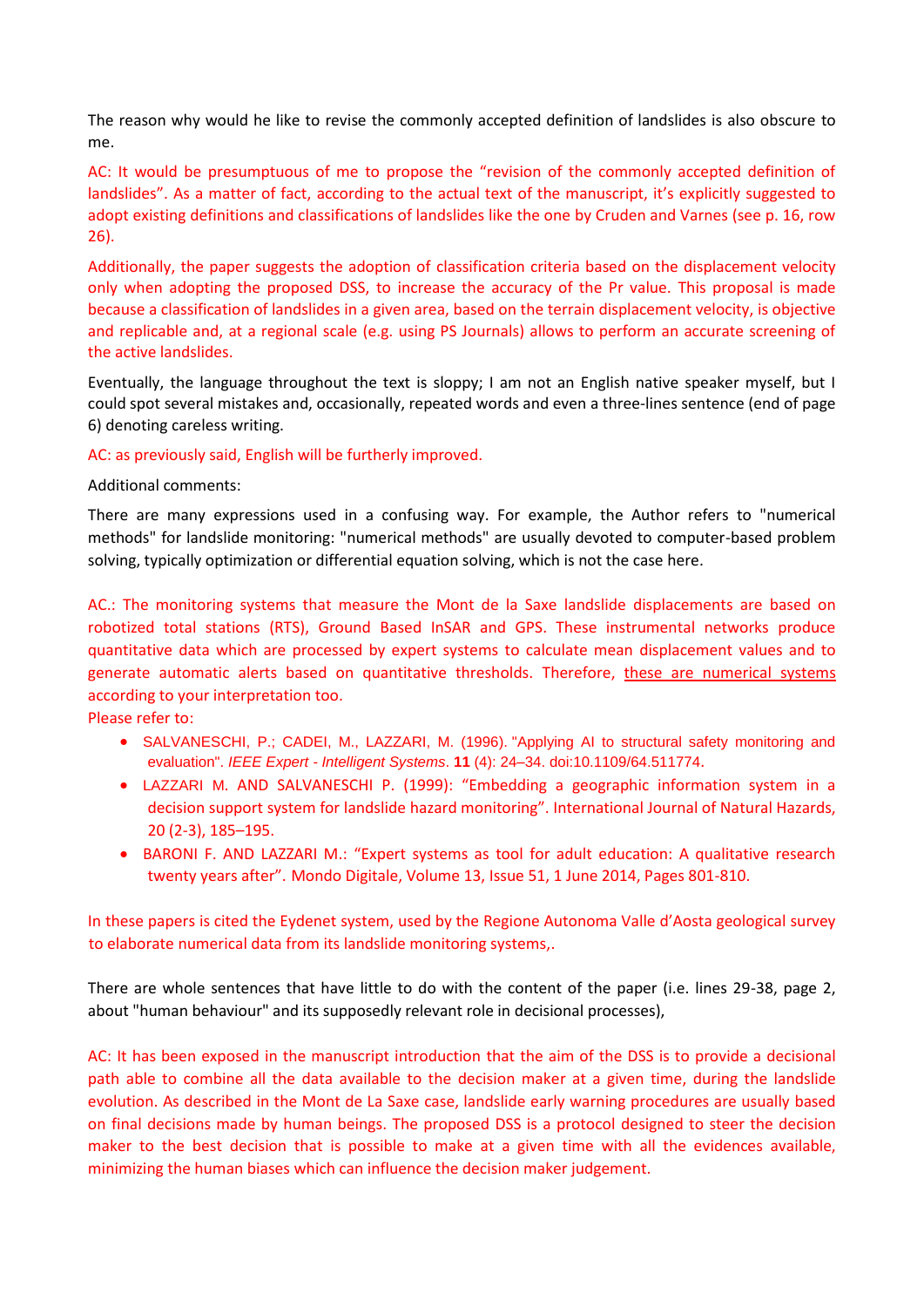or the many references to "clinical practice", whose only overlap with the content of the Manuscript is the use of Bayes theorem.

AC: The reasons for an extensive reference to the medical literature have been widely exposed in the text (e.g.: line 30, page 5; line 3 and remainder, pag. 6). Decisional protocols based on the Bayesian iteration form the basis of clinical protocols and are widely adopted in the clinical diagnosis. Therefore, it's not farfetched to look to the clinical experience when dealing with complex systems, like slope instabilities, whose behaviour is non-linear, thus difficult to describe and to predict when an exclusively deterministic approach is adopted.

There are a few confusing sentences bringing conceptually different issues to the same level, for example: i) in line 39, the Author refers to "monitoring" and "bias" on the same footing, while monitoring does not contain biases per se, being a quantitative measure; it may have different degrees of approximations or confidence, but surely it does not represent a bias;

AC: I assume that you refer to line 39, pag. 15. Maybe that the "bias" word is misleading in that context, and it will be replaced to make the text clearer. It is sure that it doesn't reflect my opinion about the quantitative measures. I agree with you that quantitative measures can't be biased as it is stated at line 8, pag. 2.

ii) in line 6, page 3, the sentence "Such evidences, which are the so-called expert judgements" contains the same kind of flaw: an "evidence" cannot be a "judgement".

AC: in operational geology, terrain observations and their interpretations are always affected by a certain degree of subjectivity. In that light, a terrain observation, such as the appearance of a tension crack is an "evidence", its interpretation as a forerunner of an imminent collapse is a "judgement" based on the experience of the observer, too. That's the reason why these kinds of observations are named in the paper "expert judgements". This definition comes from the studies made by KAHNEMAN (refer to bibliography).

Similar and even worse problems are represented by the use of the word "objective" throughout the Manuscript. Objectively defining values for parameters in a model, such as the various thresholds and percentages values used here, is not equivalent to select them arbitrarily.

Of course one can follow a trial and error procedure, but in that case one would also have to make sure if initail (the trial part) values were properly selected, or should they be modified (the error part). It seems that the decisions system's parameters were rather arbitrarily selected; if not, the Author failed to describe the method properly, in my opinion.

AC: the objectiveness of the method regards its structure and the clear decisional path that is followed to come to a final decision that could have negative effects on the civil protection system's reliability and producing relevant economic damages like the ones avoided to the Italian Economy in 2013 and 2014.

Of course, the values of the parameters adopted may be questionable, and it is one of the key issues to deal with, applying the proposed DSS to a specific landside.

In addition, I would like to point out that the values of the parameters have been not "arbitrarily" selected. Indeed, a relevant part of the manuscript has been devoted to the issue of how to correctly setting values of Pe, Pr, Se.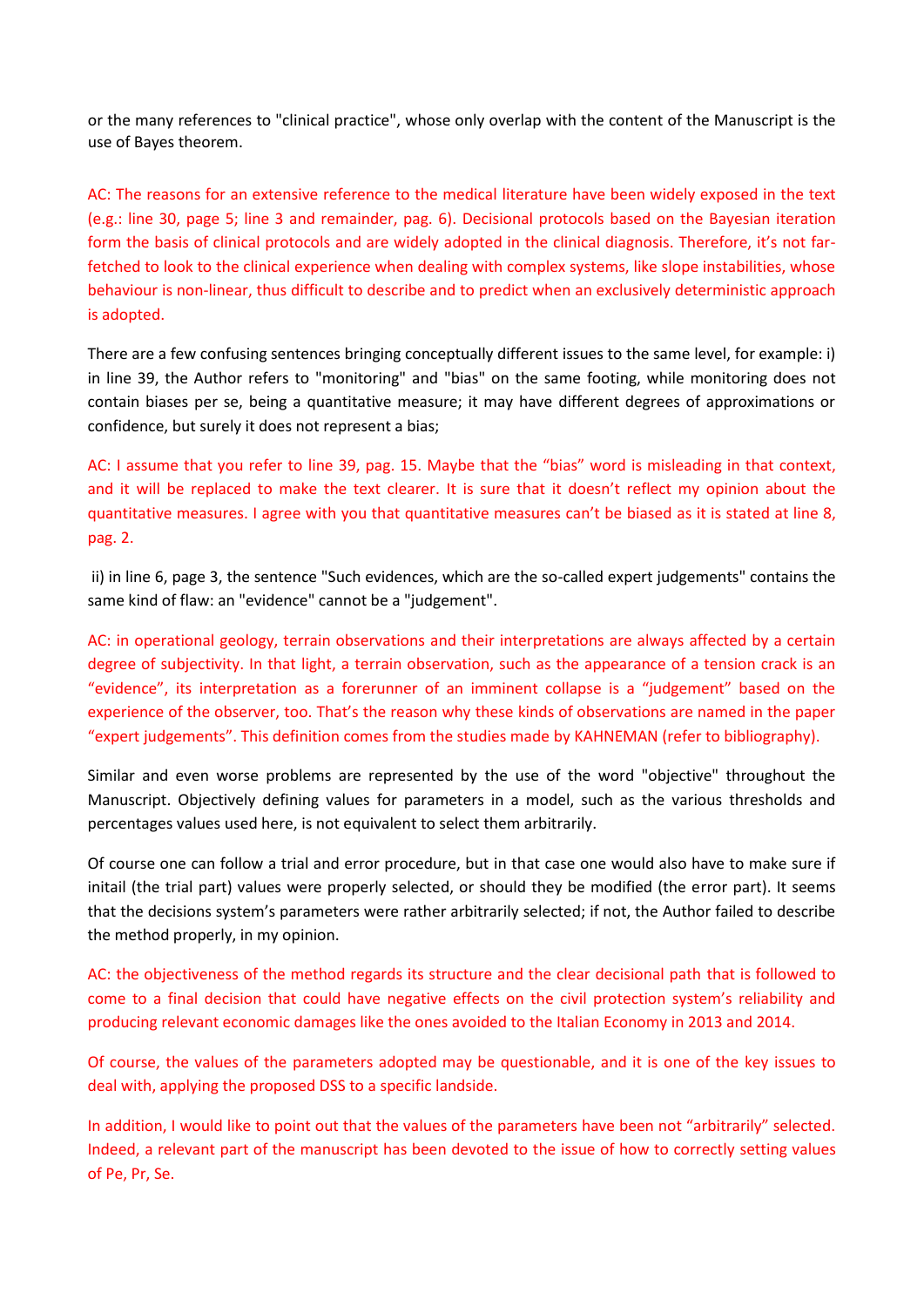It has been extensively highlighted (line 3, Pag. 9, and section 6) that the values of some parameters are influenced by the robustness of the landslides inventories which can be decisive in assessing a consistent value of Pr.

On the other hand, regarding Pe, its value is provided by an analysis of the landsides actually collapsed after having exceeded a certain displacement velocity. This topic is widely discussed in the paper, focusing on the need to obtain reliable statistic records (how many landslides, that exceeded the displacement thresholds, collapsed?). The real weakness of the thresholds calculated using the Voight method based on statistical analyses is due to the too short historical record that support their calculations. Moreover, the population of the landslides on which the thresholds are calculated almost never includes the landslides that actually didn't collapse even though exceeding the displacement thresholds (i.e. the false positives), which abruptly increases the specificity (Sp) of the test and the risk of issuing a false alert based exclusively on the displacement thresholds.

The trial and error method that you suggested is a useful way to increase the reliability of some parameters used in the DSS and to increase the accuracy of their values and, in my opinion, that is another reason to adopt the proposed DSS.

And, by the way, "parameters" are contstant values in a mathematical model, which are used to represent the relationship between the "variables" of the model itself; parameters can be tuned, not measured (at variance with line 5, page 10). Variables are the measurable quantities, and bear physical meaning.

AC : definition from the Oxford dictionary of English:

### "PARAMETER: 1 *technical* : A numerical or other measurable factor forming one of a set that defines a system or sets the conditions of its operation." This definition of parameter has been adopted.

The use of Bayes theorem is actually my major concern, here. Bayesian inference is a statistical method, i.e. it is meant to estimate a probability density function, based on the concepts of prior and conditional probabilities, and on the idea that posterior probabilty can be updated whenever new evidence comes about. It is understood that new evidence must concern the SAME variables used in previous estimates. Otherwise, we start describing a different phenomenon, or a different model. It seems to me that in the process described by the Author each different step (cf. Fig. 5) brings about NEW variables, and no probability is defined for the overall set of variables to simultaneously assume different values (conditional probability), and no prior estimate of such variables to assume those values was defined (prior probability). If so, I do not see how can one claim to enforce Bayes theorem, or I am missing something fundamental here. This add to the issue of how the numerical values of the thresholds were selected, discussed above.

AC: Bayesian inference is a well codified process to support decision-making processes. The process consists in testing the consistency of a given hypothesis (in this case a scenario of collapse) looking for elements that, if present, can support the original hypothesis increasing its likelihood. If those elements are not present, the original hypothesis is not sufficiently consistent and other scenarios are equally likely to happen.

Moreover, in line 32, page 7, what does "Applying the corrections required .. [1] becomes" mean? Correction required by whom? How is Eq. (2) implied by Eq. (1)?

AC: The Bayes theorem, as exposed in the (1), is its generic formulation. In the case of Bayesian inference the adoption of Pe, Se, Sp and their insertion in the Bayes general formula must be intended as a "correction", i.e. an adjustement, of the formula for its specific application to the case. The correction is not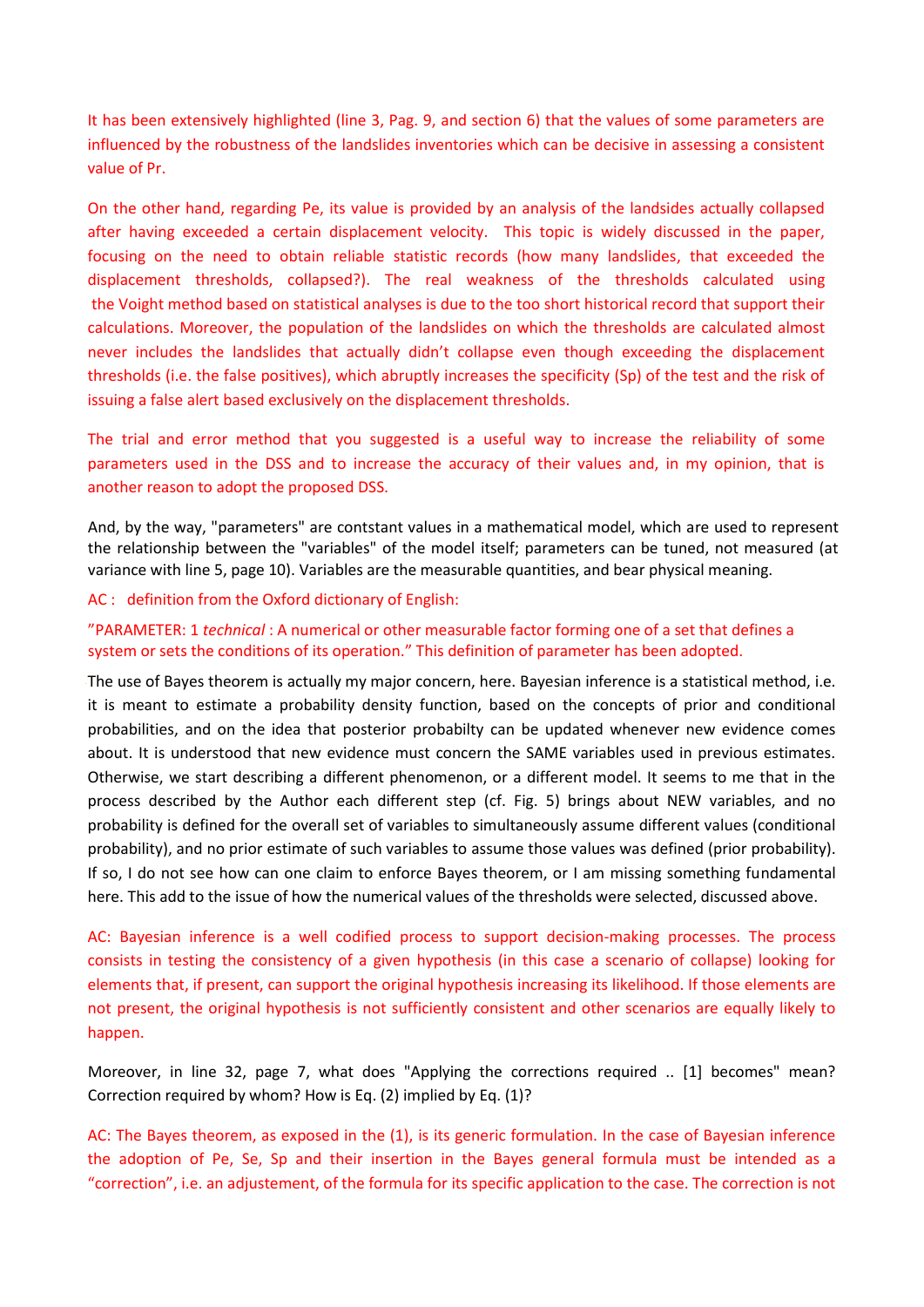to be intended as the correction of a mistake but as the application of the correction factors. The latter term "correction factors" will be adopted in the reviewed manuscript, since it seems to be clearer.

In line 11, page 8, the Author refers to susceptivity (usually referred to as susceptilibity) as the ratio of unstable area to total area under investigation, which is a bit of a semplification, given the body of literature existing on the topic of landslide susceptibility assessment.

AC: as before stated, the susceptivity is Se, intended as the percentage of a given area affected by landslides observed at a specific time. The aim of the manuscript is not to deal with the topic of the landslide susceptibility assessment.

Also, the Author estimated such ratio to be 15% and mentioned that the value is consistent with the values found by (Malamud et al. 2004). In the mentioned paper, three different values are obtained in three different areas of the world, namely 0.24%, 0.3% and 0.6%, none of them is any near to the 15% calculated here.

## AC: The paper by Malamud et al. (2004) was mistakenly cited and erroneously and unintentionally pasted. It should have been removed before the submission. My apologies to the Editor and to the reviewers.

In my opinion, there is no reason why such numbers should be comparable, but still the claim seems to be wrong, if I am not mistaking. There are other examples in which the Author refers to literature in a sloppy way. For example, he mentions Voight model and inverse velocity method without spending a line explaining what they are;

# AC: Due to length of the manuscript, it seemed to me useless to explain methods which should be very well known in the field of landslide monitoring. Both Voight and the Fukuzono methods are widely applied and well known.

in Section 1.2.1 it is mentioned that "the inverse velocity method is embedded in a Bayesian DSS", without explaining what it even means. In the following line, he claims that (Manconi and Giordan 2015) stated the Se=75% "can be considered as a high reliable value" while, in the paper he refeers to, there is no reference whatsoever to Bayes theorem or to Se. In their paper, 75% is a "measure of reliability" given by a "normalized Pearson's coefficient between model and data": what is the relationship with Se, if any?

AC: It was extensively explained in the paper that the DSS is a system which allows the decision-maker to decide whether to issue a civil protection alert or not, This decision is supported by gathering all the available clues that are provided both by data from instrumental networks and terrain evidences. As explained in the paper, during the Mont de La Saxe emergency state (2014), we adopted in-parallel both the Voight method, which was the original method used to set the early warning thresholds, and the Inverse-velocity method (the results of that test were later exposed in the Manconi and Giordan paper cited in the manuscript).

The term "embedding" refers to using the Time of Failure (or ToF) provided by the inverse velocity method as one of the elements provided by the quantitative systems to support the decisions made by the decision maker at a given step of the decisional process.

My apologies for the mismatch. The 75% value, calculated by the two Authors, is the reliability of the forecast at a given time and refers to the value actually to be assumed for Sp and not, as in the paper, to